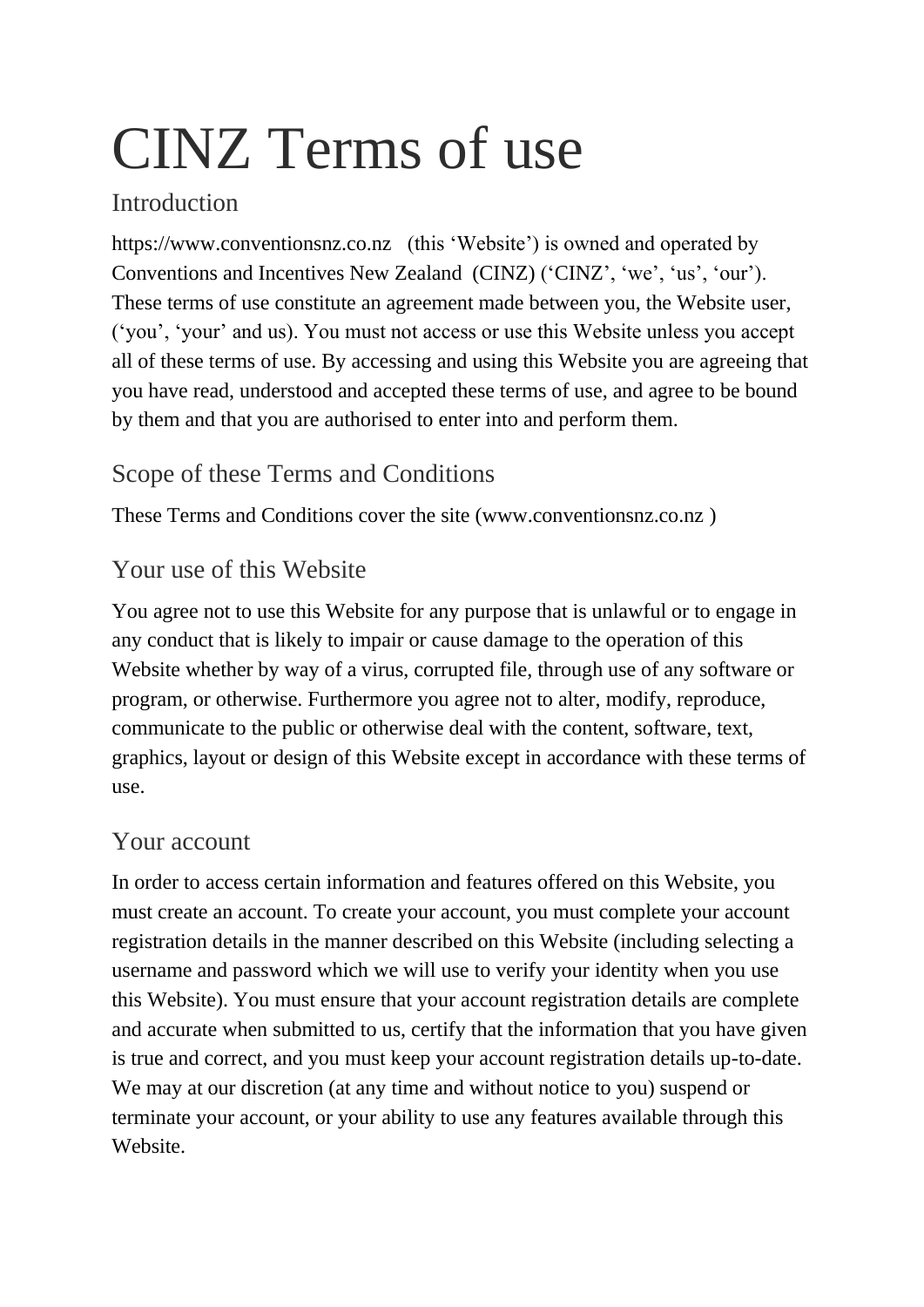#### Your username and password

Your account registration details (including your username and password) are personal to you. You must always maintain the confidentiality of your username and password and not disclose them to any third party. You agree that you are solely responsible for any use of this Website by any person using your username and password and you agree to indemnify us against any claims arising out of your failure to maintain the confidentiality of your username or password. You agree to not impersonate any person or entity or falsely state or otherwise misrepresent your affiliation with a person or entity.

We will not be liable for any loss that you may incur as a result of someone else using your password or account (whether with or without your knowledge). You agree to notify us immediately of any unauthorised use of your account or any other breach of security.

#### Embedded content

Embedded content (including embedded images and embedded video content) on this Website that is identified with a blue "Your Photos" or "Your Videos" circle are embedded from a third party hosted site. Embedded content is subject to the licence terms of the location at which such content is hosted or the licence terms imposed by the owner of such content. Embedded content may be used or linked to only in accordance with the terms of the relevant licence. You are liable for any consequences of failure to comply with those licence terms.

#### Intellectual Property

The materials displayed on this Website are protected by copyright and other laws of New Zealand, and under similar laws and international conventions abroad. You acknowledge and agree that all copyright and other property rights that may subsist in this Website including text, illustrations, photographs, video, music, sounds, layout, designs, source code, belong to us or to our licensors (together, 'our intellectual property').

Except as permitted in the 'embedded content' or 'copyright clearance and permission to use' sections or with our prior written permission in other cases, you may not in any form or by any means: use, copy, modify, adapt, reproduce, store, distribute, print, display, perform, publish, communicate or otherwise deal in any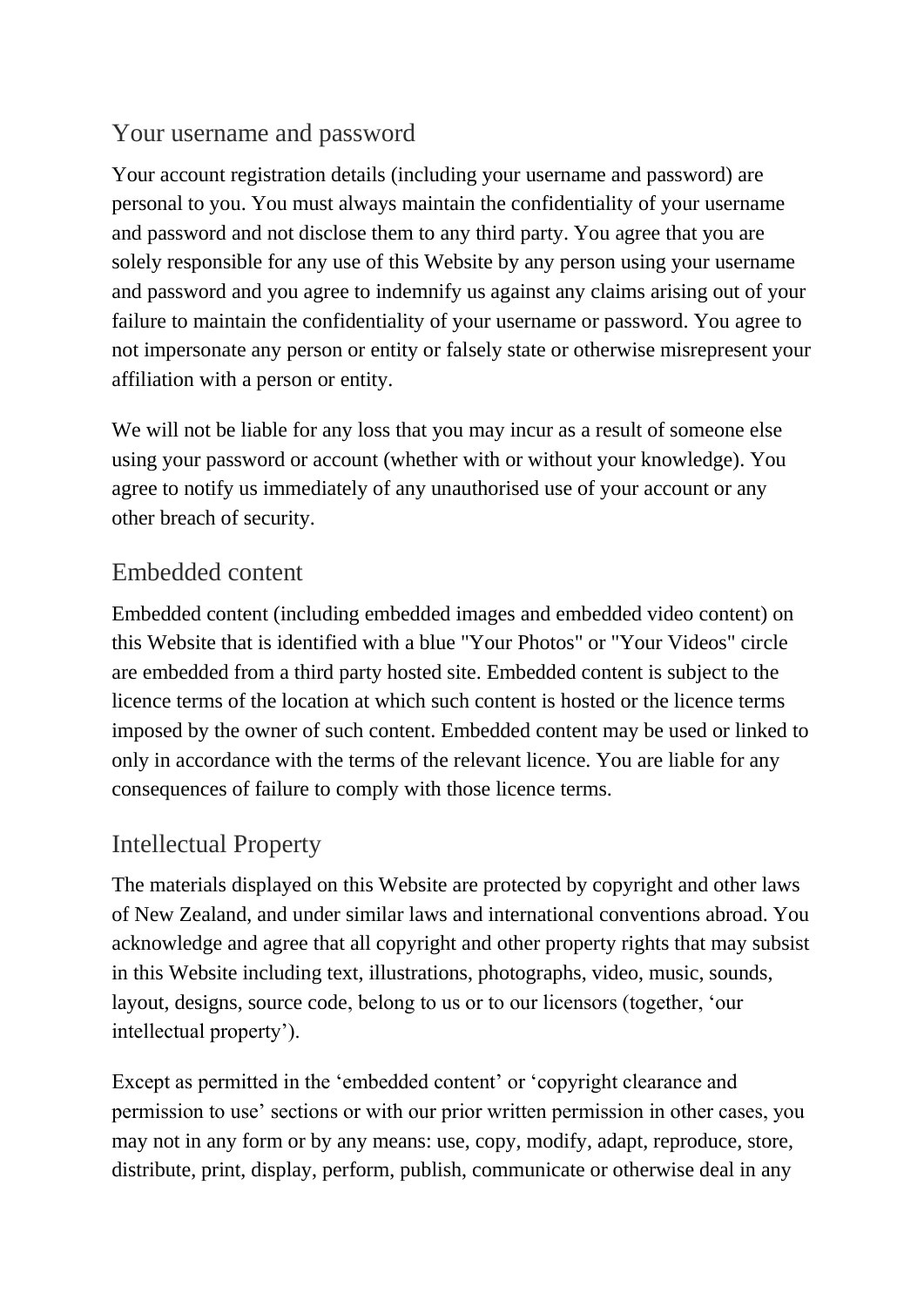way with our intellectual property; or commercialise any information, products or services obtained from any part of this Website.

By using this website you also agree to comply with the 'Terms of Use' for images available at www.images.newzealand.com. These terms of use must be read together with the 'Terms of Use' for images.

#### Trade marks

The trade marks appearing on this Website belong to us, our suppliers or our licensors. You must not use or reproduce or allow anyone to use or reproduce those trade marks for any reason without, in the case of our trade marks, our prior written permission or, in the case of third party trade marks, the written permission of the owner the relevant trade mark.

# Software licensing

All software and accompanying documentation ('Software') that is available to be downloaded from this Website is protected by copyright. The ownership of such Software is retained by the copyright holder and is not transferred to you. You are licensed to use the Software in accordance with the terms of the relevant licence agreement for such Software. You must read and confirm your acceptance of the licence agreement that accompanies each item of Software prior to downloading that Software.

# Feedback and unsolicited submissions

If you give us feedback about this Website or our products or services, you grant us the right to use that feedback for the purpose of improving our Website or services (and for any other purpose we deem necessary or desirable) without being obliged to pay you any compensation in respect of our use of that feedback. If you do send us unsolicited ideas: they will be treated as 'user content' in accordance with these terms of use; and they will be deemed to be non-confidential; and we will not be required to provide any acknowledgement of their source.

# Electronic communications

You consent to receiving communications from us electronically and you agree that all agreements, notices, disclosures and other communications that we provide to you electronically satisfy any legal requirement that such communications be in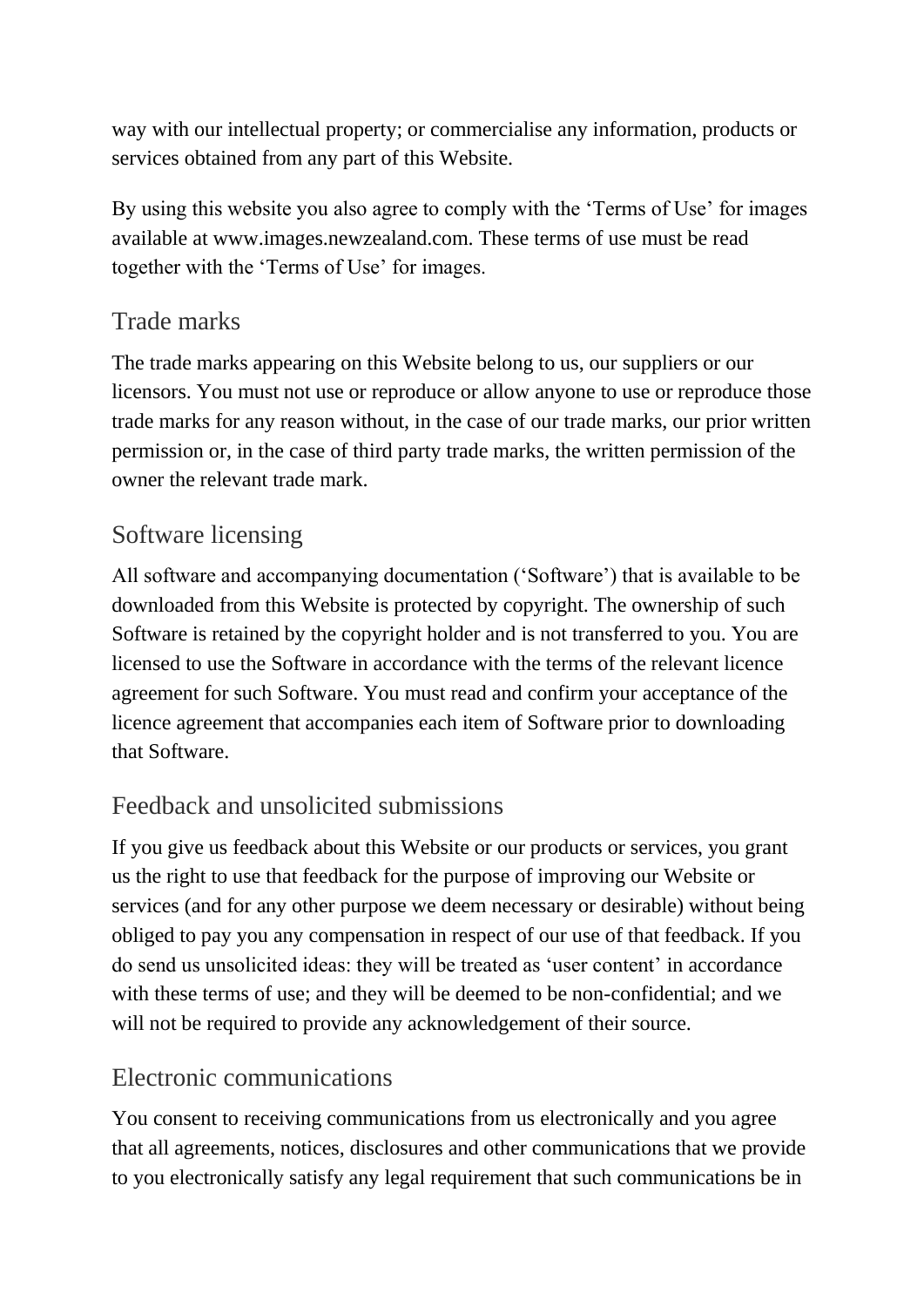writing. You agree to be bound by any agreement reached through electronic communications in terms of the Electronic Transactions Act 2002. You consent to receiving electronic messages and information sent by us (or on our behalf) for any purposes described in our privacy policy. You agree, pursuant to section 11(2) of the Unsolicited Electronic Messages Act 2007, that the person sending any such message need not include a functional unsubscribe facility in that message.

#### **Cookies**

This Website uses cookies to provide you with a better service.

#### Disclaimers

We do not give any warranty or other assurance as to the content of material appearing on this Website, its accuracy, completeness, timeliness or fitness for any particular purpose.

To the maximum extent permitted by law, we provide this Website and related information and services on an "as is" basis without any warranties, representations, or guarantees of any kind (whether, express, implied, statutory or otherwise) including, but not limited to, warranties of non-infringement, merchantability, or fitness for a particular purpose.

Neither CINZ or our suppliers will, under any circumstances, be liable under the law of tort, contract or otherwise for any loss of income, profits, data or savings or for any indirect, incidental, consequential, exemplary, punitive or special loss or damage of any party (including third parties), however caused, arising out of or in connection with the use of the Website or the reliance on any information on this Website.

If you are using our services for business purposes, you agree that the guarantees provided under the Consumer Guarantees Act shall not apply to those services.

# Availability

Your use of this Website and any associated services may sometimes be subject to interruption or delay. Due to the nature of the Internet and electronic communications, we and our service providers do not make any warranty that this Website or any associated services will be error free, without interruption or delay,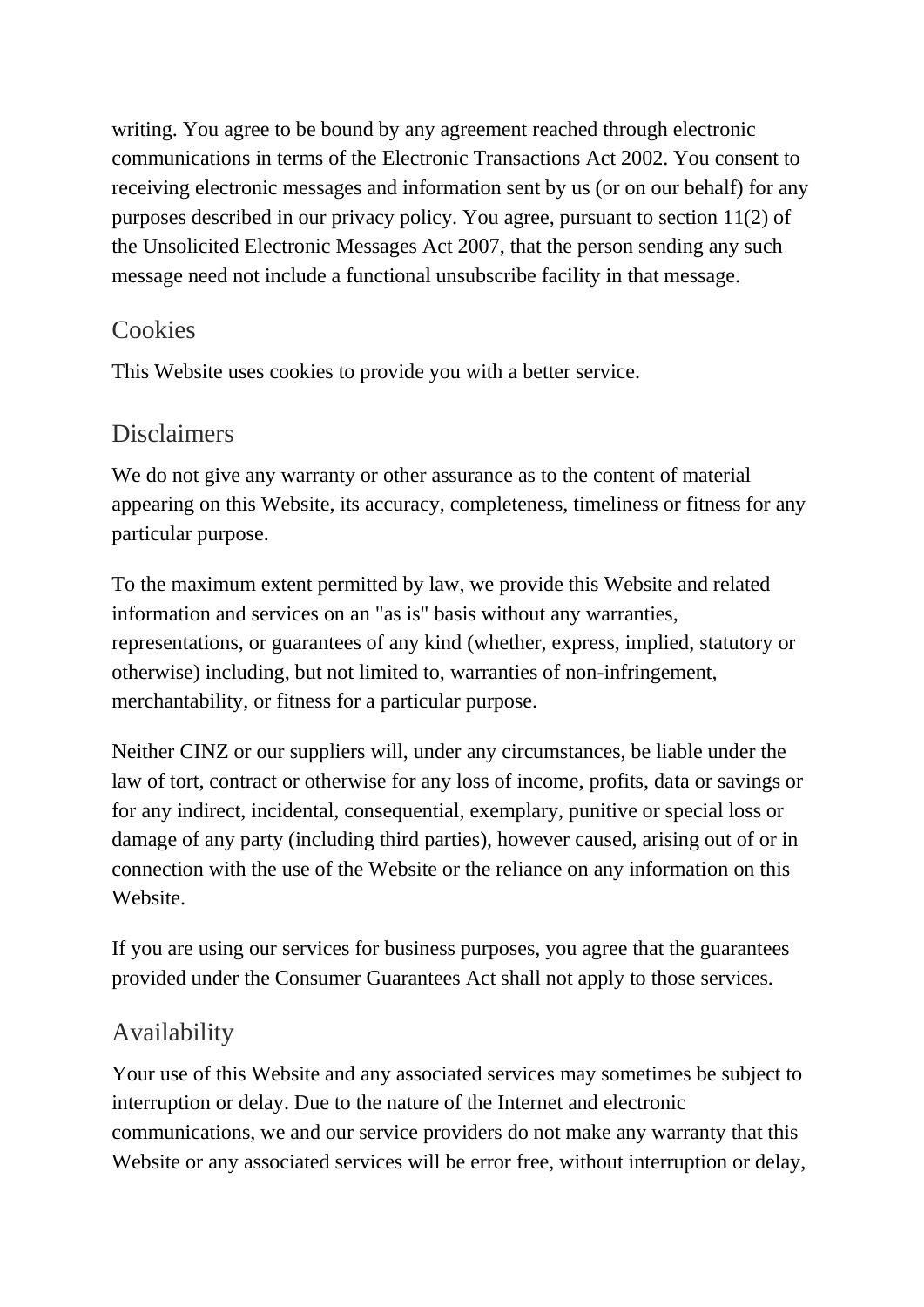or free from defects in design. We will not be liable to you should this Website or the services supplied through this Website become unavailable, interrupted or delayed for any reason.

#### Malicious code

Although we endeavour to prevent the introduction of viruses or other malicious code (together, 'malicious code') to this Website, we do not guarantee or warrant that this Website, or any data available from it, does not contain malicious code. We will not be liable for any damages or harm attributable to malicious code. You are responsible for ensuring that the process that you employ for accessing this Website does not expose your computer system to the risk of interference or damage from malicious code.

# Security

Although we endeavour to protect the security of your personal information you acknowledge that there is a risk of unauthorised access to (or alteration of) your transmissions or data or of the information contained on your computer system or on this Website. We do not accept responsibility or liability of any nature for any losses that you may sustain as a result of such unauthorised access or alteration. All information transmitted to you or from you is transmitted at your risk, and you assume all responsibility and risks arising in relation to your use of this Website and the internet. We do not accept responsibility for any interference or damage to your own computer system which may arise in connection with your accessing of this Website or any outbound hyperlink.

# Changes

We reserve the right to add to, modify, or remove this Website or any information, feature, specification, or other part of this Website (at any time and without notice to you). We reserve the right to change these terms of use from time to time by publishing the changed terms on this Website. You should review these terms of use periodically to be aware of such changes. Your continuing access or use of this Website following such publication shall be deemed your acceptance of the revised terms of use.

# Governing law